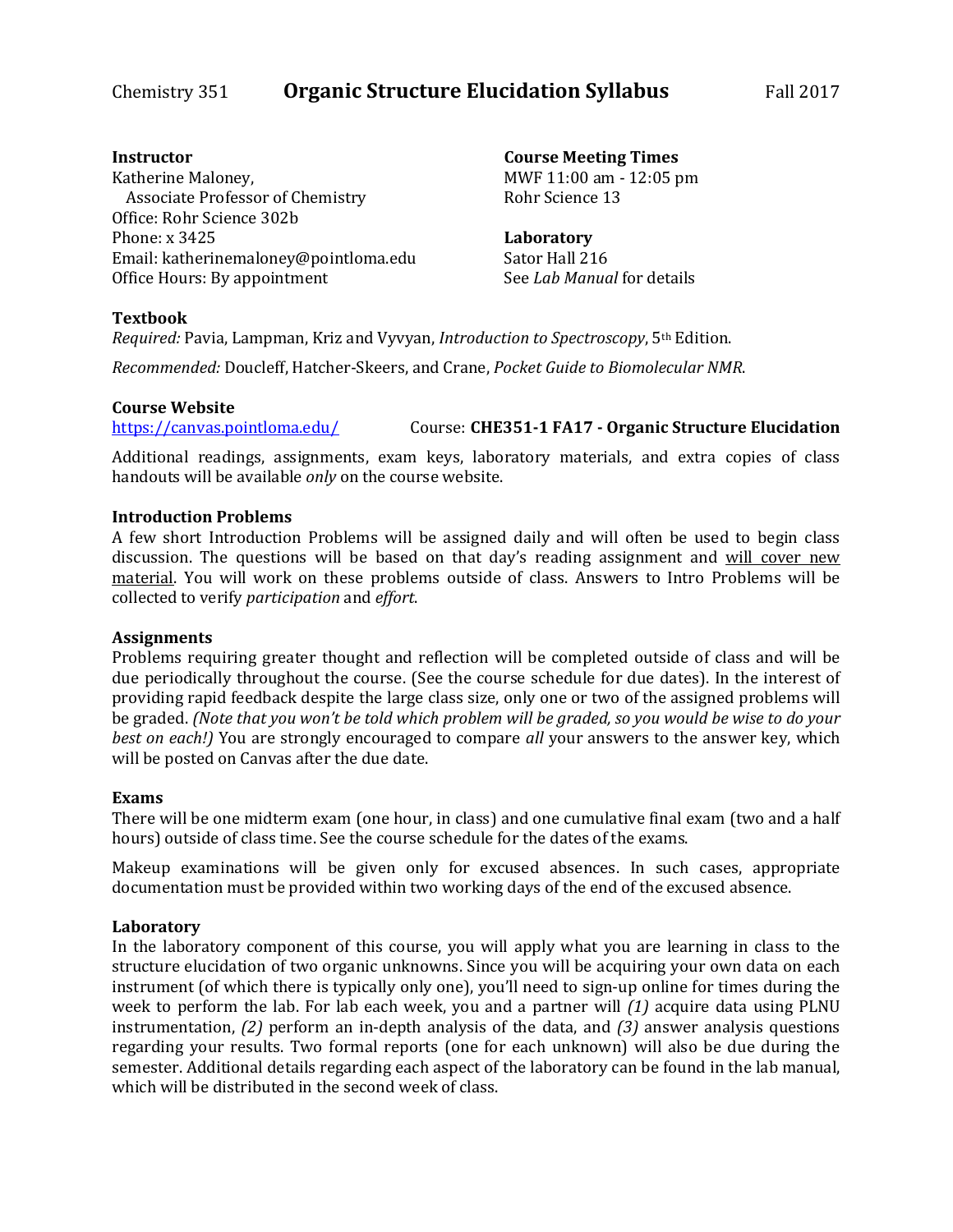## **Attendance**

Regular attendance is absolutely essential to success in Chem 351. Students who miss class for any reason are ultimately responsible for anything covered in that class (including announcements). Students who miss 20% of the total class meetings (4 meetings) may be dropped from the course. Se[e Academic Policies](http://catalog.pointloma.edu/content.php?catoid=18&navoid=1278) in the Undergraduate Academic Catalog.

# **Grades**

Your final grade will be determined as follows:

| <b>Total</b>          | 100% |
|-----------------------|------|
| Final Exam            | 20%  |
| Midterm Exam          | 15%  |
| Laboratory            | 30%  |
| <b>Intro Problems</b> | 15%  |
| Assignments           | 20\% |
|                       |      |

## **Academic Integrity**

All students enrolled in this course are expected to adhere to the highest standards of academic integrity. If you are uncertain of the legitimacy of a particular action, you should contact the course instructor and request clarification.

- Collaboration with other students on problem sets is encouraged, but it is in your interest to ensure that you fully understand the underlying material.
- Intro Problems should be completed before class. Taking notes on the Intro Problems during class is encouraged, but you should clearly indicate which parts were added in class, for example, using a different color pen.
- You must adhere to proper use of sources in laboratory reports. If you restate an *original idea* from a source in your own words, you must cite that source. If you use *wording* from a source, you must cite the source *and* put the borrowed wording in quotation marks. Failure to do so is plagiarism; it is both illegal and unethical, and is grounds for a failing grade.
- Use of any unauthorized aids on exams is prohibited. Any cases of cheating will be prosecuted to the full extent of university policy.
- Assignments and exams from this course may not be committed to dorm repositories or otherwise be used to help future students.

A faculty member who believes a situation involving academic dishonesty has been detected may assign a failing grade for that assignment or examination, or, depending on the seriousness of the offense, for the course. Faculty should follow and students may appeal using the procedure in the university Catalog. See **Academic Policies** for definitions of kinds of academic dishonesty and for further policy information.

#### **Academic Accommodations**

If you have a diagnosed disability, please contact PLNU's Disability Resource Center (DRC) within the first two weeks of class to demonstrate need and to register for accommodation by phone at 619-849-2486 or by e-mail at **DRC@pointloma.edu**. See **Disability Resource Center** for additional information.

**Program Learning Outcomes:** CHEM PLO 2 (NMR) will be assessed directly by faculty laboratory instructors' observation of students' use of instruments.